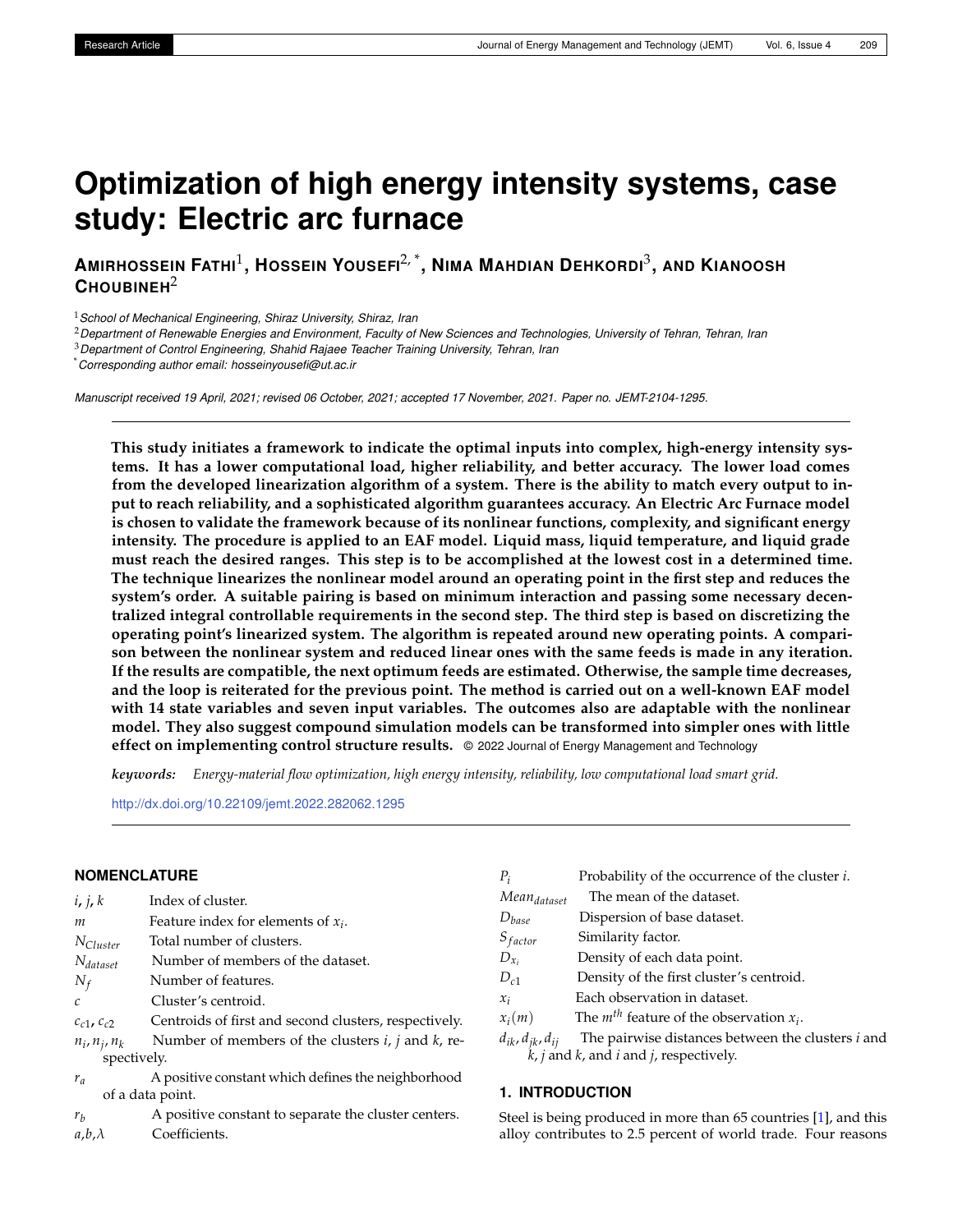can underline the importance of optimizing the steel industry's consumption and energy, as follows.

1. The iron and steel-making factories are ranked second to the energy-intensive industries [\[2\]](#page-6-1). In 2007, a fifth of the industry sector's total energy use was in the steel industry [\[3\]](#page-6-2).

2. The energy factor's role in the final steel cost is estimated to be nearly 30 % in an integrated system [\[4\]](#page-6-3). Various steel manufacturing methods and variations in different countries' production factors cause this role to be 20-40 % of the overall  $cost$  [\[5\]](#page-6-4).

3. Increasing demand: the steel demand is predicted to rise by 2.5 % annually until 2030 [\[1\]](#page-6-0).

4. The discrepancy between energy intensity and theoretical ideal energy consumption [\[6\]](#page-6-5): despite a 60 % reduction in this industry's energy intensity during the last six decades [\[7\]](#page-6-6), there is a noticeable discrepancy between the actual routine practice and the minimum practical practice [\[6\]](#page-6-5).

The majority of steel is produced through two routes: blast basic oxygen furnace and oxygen hearth furnace [\[7,](#page-6-6) [8\]](#page-6-7). The other methods' share, such as oxygen hearth or plasma arc furnace, is insignificant.

Global statistics show that steel making's percentage using an Electric Arc Furnace (EAF) has climbed. The percentage increased from 16.9 %, equivalent to 100.439 million tones, in 1975 [\[9\]](#page-6-8) to 28.2 %, equivalent to 465.018 million tones, in 2013  $[8, 10]$  $[8, 10]$  $[8, 10]$ . The main reasons behind this global growth are a decrease in annual investment cost for oxygen furnace [\[11\]](#page-6-10), the end of open furnace production [\[7,](#page-6-6) [8\]](#page-6-7), and electric arc furnace improvements [\[12\]](#page-6-11). Moreover, compared with the induction furnace, the EAF is used more because of its low sensitivity to iron sources' quality, like scrap, hot charge, Direct Reduced Iron (DRI), and cast iron. Choosing the production's technique, however, relies on available energy resources and materials, demand, and the construction year of a factory [\[12\]](#page-6-11).

Nemours studies focused on minimizing the utilization of material-energy intensity in EAFs. The strategies proposed by those studies can be classified into four categories: highefficiency equipment application, heat recovery, correcting production management, and controlling the flow of materialenergy. The study concentrates on the last category.

An EAF is a reactor with complex phenomena, high interaction, and batch processes. It is used to convert direct reduced iron (DRI) and scrap into a wide range of steel grades. One cycle of EAF includes six steps: furnace charging, melting, refining, de-slagging, tapping, and furnace turn around [\[13\]](#page-6-12).

Before tapping, the liquid steel needs to reach a specific temperature, mass, and grade. Steelmaker's profit is affected by energy consumption and tap to tap time. Thus optimum feeds have to cause minimum operation cost associated with satisfying the constraints (mass, temperature, and grade). Many methods have been developed and used to attain the optimum feeds for EAF that can be divided into trial and error, optimal control, and model predictive control. The model-based control, the considered solution method for the optimization problem, and available hardware play a major role in selecting one of the abovementioned methods.

## **A. Trial and Error**

An additional strategy for discovering the optimal inputs is trial and error, which is spot finding. It examines points with a higher probability of the objective function. Guo et al. [\[14\]](#page-6-13), for example, evaluated the slag height's influences on minimizing radiation losses.

## **B. Optimal Control**

In this section, the optimization problem is defined to obtain the optimal route with one run. This approach's application is for those problems with low computational load.

MacRosty and Swartz [\[15\]](#page-6-14) defined the optimal material-energy flow to EAF using mathematical optimization. The furnace operating index was analyzed with profit function, including operational costs and molten grade at the discharge period. The identified model was bounded to the differential-algebraic model of EAF, operation's restrictions, and endpoints' limitations. Several practices were suggested to raise precision and decrease solving time: changing a variable scale for a better numerical condition, logarithmic conversion to prevent small negative quantities that must be positive, and approximating discrete parts with linear ones for diminishing computational load. gPROMS/gOP commercial software was utilized, and the EAF model of this study was a derivation of their previous work [\[16\]](#page-6-15).

## **C. Model Predictive Control**

The optimal route is determined in pieces by the predictive control approach, investigating systems with a higher computational load.

Bekker et al. [\[17\]](#page-6-16) achieved the optimal furnace consumption in a particular condition based on an operator's experiences and environmental restrictions. The condition was relative pressure of -5 Pascal, output gas temperature of 500oC, and one percent mass concentration of CO in the exhaust gas. Predictive control was employed to reach target points. Although there was no explanation of why the points were optimal, they were usually considered the optimum.

Oosthuizen et al. [\[18\]](#page-6-17), with Model Predictive Control (MPC), found the best input path for operating an EAF. The optimization problem comprised the quadratic objective function restricted to a linear EAF model containing input costs and control variables deviation from the optimum, route constraints, and final points. Relative pressure, exhaust gas temperature, slag height, CO percentage in the exhaust gas, dissolved carbon percentage in melted, melted temperature, and mass were control variables. Controlling the furnace variables were the fan's power, canal width and graphite, oxygen, and DRI injection rates.

Saboohi et al. [\[19\]](#page-6-18) brought up a six-step framework to find the optimal inputs. These steps are: 1) Splitting the discrete process into several continuous ones, 2) Dividing the system of multi input- multi output into imaginary connected subsystems in every operational stage, 3) Defining a multi-objective function consisting of minimum losses and operational costs and maximum useful power, 4) Classifying the losses into two groups, controllable and uncontrollable, and eliminating the uncontrollable part from the objective function, 5) Changing point constraints to path ones owing to separating operational steps and 6) Breaking down the optimization problem into several problems. Useful energy cost and heating time declined by nearly 11.3 % and eight percent, respectively. This strategy adjusted the slag height and arc length during the heating to increase the chemical energy's share against the electrical energy's fraction.

This study focuses on carrying on Coetzee et al.[\[20\]](#page-6-19) by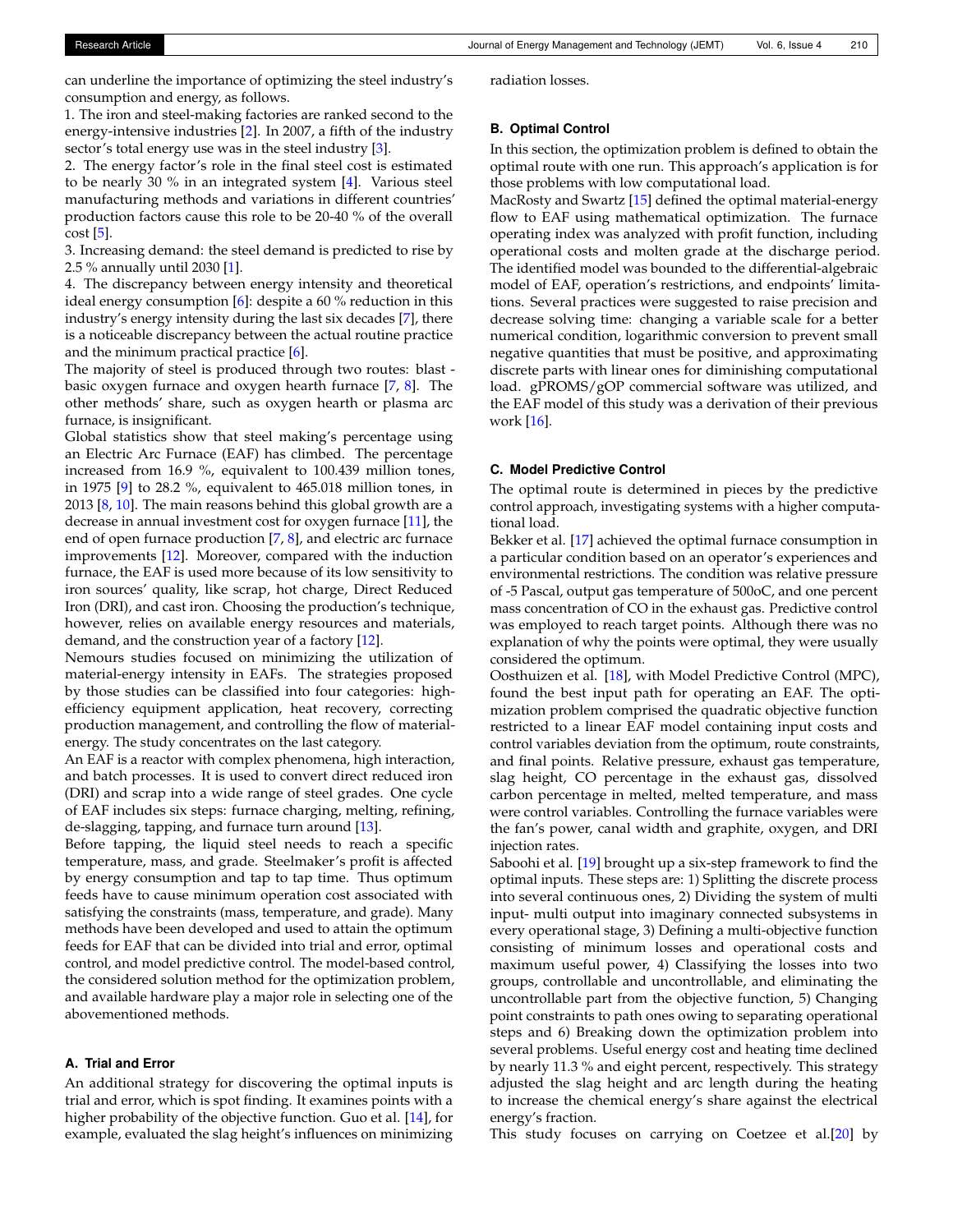<span id="page-2-0"></span>

**Fig. 1.** Control framework.

introducing a method to investigate the optimal inputs into systems through linearizing higher interaction nonlinear models. Operating points can change every moment despite similar studies assessing linearized models around an operating point. In the following section, a structure is first offered to obtain optimum feeds for the nonlinear batch. This algorithm is then implemented on an EAF model to find optimal economic feeds in the refining state. In these circumstances, an EAF is not charged by DRI and flux [\[20\]](#page-6-19).

# **2. APPROACH**

Fig. [1.](#page-2-0) shows the suggested control strategy for nonlinear batch processes. The strategy is iterative. In the first step, which is control structure configuration, appropriate inputs and outputs must be determined, and the input and output number should be equal. The system is linearized in the second step. The third is about looking for a proper pairing. In the fourth one, the continuous system is converted to a discrete system. Finally, the optimum feeds are calculated based on the discrete system. The loop will be iterated from the second step up to achieving goals.

#### **A. Control Structure Design**

The suggested control strategy is suitable for a linear system. For a system with manipulated variables (M) and controlled variables (N), three cases are presented:

1.  $N = M$ : the system is decentralized.

2. N < M: if some manipulated variables depend on others, the dependent variables are substituted with independent variables. After this, if the residual manipulated variables are more than controlled ones, N manipulated variables must be chosen from residual manipulated variables.

 $3. N > M$ : it is suggested to remove the N-M controlled variables with lower priorities. Relative Gain Array (RGA) is one of the fitting tools that can be used.

# **B. Linearization**

A nonlinear system, presented by [\(1\)](#page-2-1), can be linearized around x0 and u0 with the help of [\(2\)](#page-2-2).

<span id="page-2-1"></span>
$$
\dot{x} = F(x, u)
$$
\n(1)  
\n
$$
\dot{x} = \begin{bmatrix}\n\frac{\partial f_1}{\partial x_1} & \cdots & \frac{\partial f_1}{\partial x_n} \\
\vdots & \vdots & \ddots & \vdots \\
\frac{\partial f_n}{\partial x_1} & \cdots & \frac{\partial f_n}{\partial x_n}\n\end{bmatrix}\n\begin{bmatrix}\n\lambda x \\
\lambda x\n\end{bmatrix}
$$
\n
$$
\begin{bmatrix}\n\frac{\partial f_1}{\partial u_1} & \cdots & \frac{\partial f_1}{\partial u_n} \\
\vdots & \vdots & \ddots & \vdots \\
\frac{\partial f_n}{\partial u_1} & \cdots & \frac{\partial f_n}{\partial u_n}\n\end{bmatrix}\n\begin{bmatrix}\n\lambda u + \dot{x}_0 = A\Delta x + B\Delta u + \dot{x}_0\n\end{bmatrix}
$$
\n(2)  
\n(2) is derived from (3).

<span id="page-2-2"></span>

<span id="page-2-3"></span>
$$
\dot{x} = A\Delta x + B\Delta u + \dot{x}_0 \tag{3}
$$

## **C. Control Loop Configuration**

An appropriate pairing will be introduced by using some rules. A pairing is proper with minimum interaction and is resistive against changing controller coefficient and fault in sensors or actuators.

This section is divided into two subsections. The first part arranges the parings from the lowest interaction to the highest one, and the other intends to find decentralized integral controllable parings if they exist. Some indexes, such as Column Dominance Ratio, Perron Frobenius Eigenvalue, RGA, Effective Relative Gain array (ERGA), are utilized to measure interactions. Before applying these methods, the correct pre compensator and post compensator are advised to be carried out.

### *C.1. Interaction*

Scaling methods can be applied to reduce interaction. It is hard to find a fixed operating point in the batch process; changing the working point causes not to be implemented prevalent pre-compensator and post compensator based on Perron Frobenius and Edmund. Unit scaling is strongly recommended so that all elements become near to each other.

Interaction evaluation of each pairing can be executed with a summation of Column Dominance Ratio (CDR) of all loops within a distance of ten times of bandwidth. CDR is calculated by  $(4)$ .

<span id="page-2-4"></span>
$$
CDR_i(s) = \frac{\sum_{i=1, i \neq j}^{m} |q_{ij}(s)|}{|q_{ij}(s)|}
$$
\n(4)

where, *qij*(*s*) is *i*th row and *j*th column element of the transfer function and *CDR<sup>i</sup>* (*s*) is the column dominance ratio of *i*th loop.

### *C.2. Eliminating Non-DIC Pairing*

Screening nondesirable pairing takes place with necessary DIC rules. DIC is a property of plant and chosen pairing [\[21\]](#page-6-20). It should be considered there is a chance to find or miss a DIC pairing since the model is not fitted to the study, Each model simulates some processes with specific accuracy based on its aim. Changing the method can alternate the suggested pairing. Hence, after calculating the pairing, the experts' and operators' comments are received.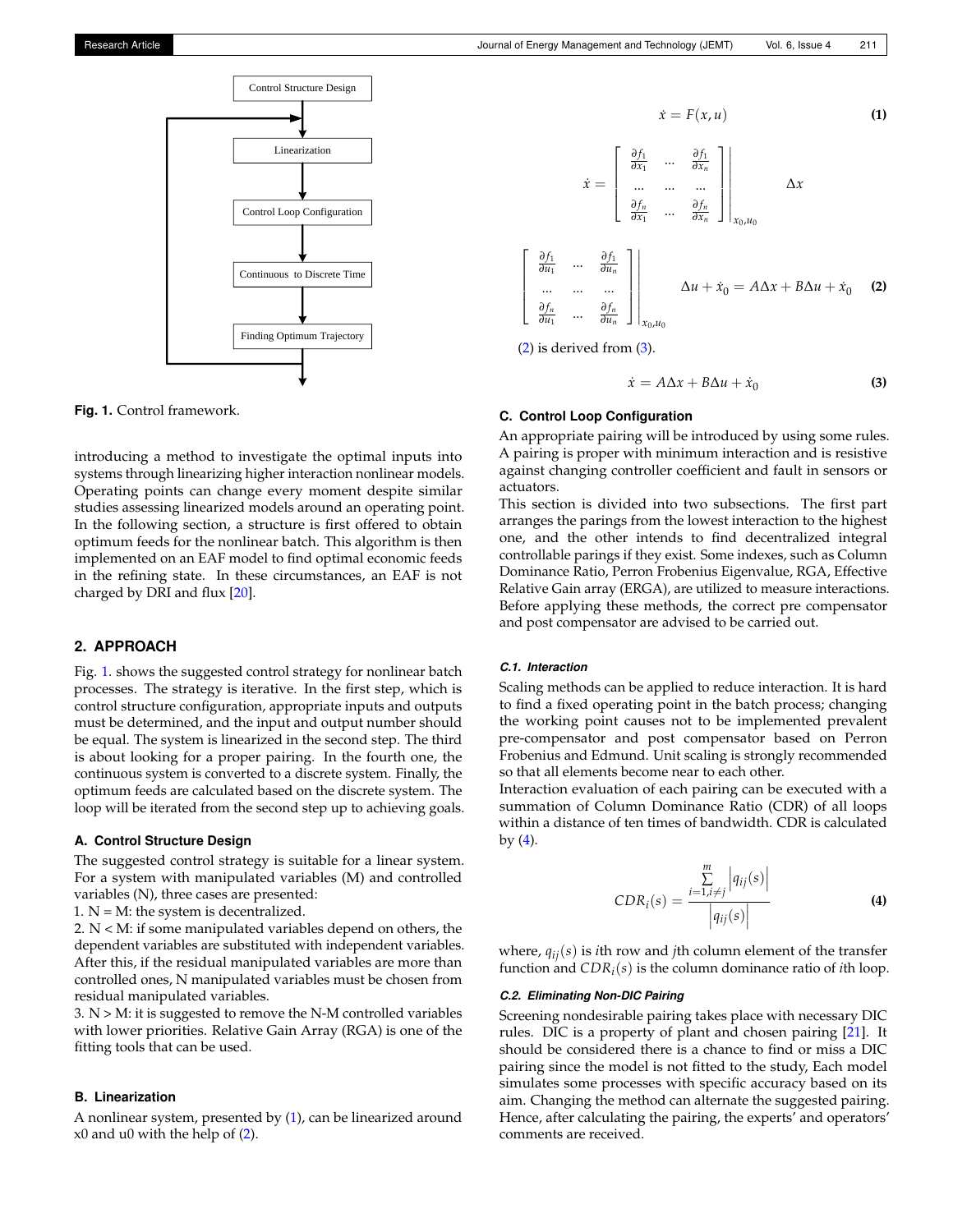If there is a controller  $\frac{1}{s}C(s)$ , a closed-loop plant is stable for all  $E^{\frac{1}{s}}$  $where$  $\frac{1}{s}C(s)$  and *E*  $\epsilon$ , =  ${E = diag(\varepsilon_i) | \varepsilon_i \in [0,1], i = 1 \text{ to } m}$  [\[22\]](#page-6-21). Determining DIC pairing is difficult for large plants [\[23\]](#page-6-22). Non-DIC pairings are proposed to be screened for these plants. Four popular rules of screening are described as below:

• First Rule: Eliminating pairing with a negative state. RGA is one of the level measurements of interaction [\[24\]](#page-6-23) and is calculated by [\(5\)](#page-3-0).

<span id="page-3-0"></span>
$$
\Lambda = G(s) \otimes (G^{-1}(s))^T
$$
 (5)

where, ⊗ is the Schur product, and *G* is the transfer function. If computing RGA at steady state is the goal, *s* must be zero. Pairing with a negative element of *λii* has one of the following properties:

- **–** 1. The closed-loop system is unstable, but without *i*th loop, the plant can be stabilized [\[22\]](#page-6-21).
- **–** 2. The closed-loop system is stable, but if a failure happens corresponding to the *i*th loop, the plant will become unstable [\[22\]](#page-6-21).
- Second Rule: Eliminating pairing with negative Niederlinski Index (NI).

[\(6\)](#page-3-1) quantifies NI.

<span id="page-3-1"></span>
$$
NI = \frac{|G(0)|}{\prod_{i=1}^{n} g^{ii}}
$$
 (6)

Pairing with negative NI is unstable. The first and second rules are an essential condition for integrity [\[22\]](#page-6-21).

• Third Rule: Eliminating pairing with negative Morari Index of integral controllability.

Calculating the index requires that all diagonal elements of the steady-state gain matrix are positive, or the signs are adjusted to positive. In the second step, the eigenvalue of the changed steady-state gain matrix has to be computed. Pairings with a negative real part of the eigenvalue should be erased because they create an unstable closed system [\[21\]](#page-6-20).

This index is indicated by [\(7\)](#page-3-2).

<span id="page-3-2"></span>
$$
MIC = Re \left\{ \lambda (G^+(0)) \right\}
$$
 (7)

where,  $G^+(0)$  is a steady-state gain matrix with a positive diagonal.

• Fourth Rule: Eliminating pairing with negative  $Re\left\{\lambda(G^+(0)*diag(G^+(0)))\right\}.$ 

The third and fourth rules are extracted from the DIC theorem. Based on  $(8)$ , If the system is DIC, the index  $(\Omega(G(0)))$  must be non-negative for all values of K.

<span id="page-3-3"></span>
$$
(\Omega(G(0))) = \min_{k} \min_{i} \ Re \left\{ \lambda(G^{+}(0)K) \right\}
$$
 (8)

K is the matrix of diagonal elements of  $G^+(0)$ .

### **D. Discretization**

The optimum trajectory is found around a discrete system. A continuous system is converted to a discrete one as written by [\(9\)](#page-3-4).

<span id="page-3-4"></span>
$$
x(k+1) = A_d x(K) + B_d u(K) + \dot{x}_0 T_s
$$
 (9)

Where, *Ts* is sample time.

### **E. Finding the Optimum Trajectory**

Optimum feeds are obtained by solving the below mathematics programming model, as stated by  $(10)$ .

$$
Min Z = \sum_{i=1}^{m} \sum_{K=1}^{N} P_i u_i(K)
$$

st.

$$
x(k+1) = A_d x(K) + B_d u(K) + \dot{x}_0 T_s \quad K = 1 \text{to } N
$$

$$
x(N) = x_{desire}
$$

$$
\Delta u_{i, \text{min}} \le u_i(K+1) - u_i(K) \le \Delta u_{i, \text{max}}
$$
(10)

<span id="page-3-5"></span>
$$
u_{i,\min} \le u_i(K) \le u_{i,\max}
$$

where, *u<sup>i</sup>* (*K*) is *i*th input at *K*th point, *u*(*K*) is input vector at *K*th point,  $u_{i, \max}$  and  $u_{i, \min}$  are the maximum and minimum acceptable value of *i*th input,  $\Delta u_{i,\text{max}}$  and  $\Delta u_{i,\text{min}}$ are the maximum and minimum acceptable change of *i*th input, *xdesire* is the vector of the state variable's desire value at the simulation's endpoint, *N* is the rang number, *m* is the number of the manipulated variable. The first constraint in [\(10\)](#page-3-5) can be modified with [\(11\)](#page-3-6). In these circumstances, the computation cost diminishes.

<span id="page-3-6"></span>
$$
X_K = Mx_K + CU_K + P\dot{x}_0T_S \tag{11}
$$

where,  $T_s$  is sample time. M, C and P matrices are calculated by [\(12\)](#page-3-7) to [\(14\)](#page-4-0), respectively.  $X_K$  and  $U_K$  vectors are computed using [\(15\)](#page-4-1) to [\(16\)](#page-4-2), correspondingly.

<span id="page-3-7"></span>
$$
M = \begin{bmatrix} A_d \\ A_d^2 \\ \vdots \\ A_d^N \end{bmatrix}
$$
(12)  

$$
= \begin{bmatrix} B_d & 0 & 0 & 0 \\ AB_d & B_d & 0 & 0 \\ \vdots & \vdots & \vdots & \vdots \\ A_d^{N-1}B_d & A_d^{N-1}B_d & \cdots & B_d \end{bmatrix}
$$
(13)

 $\mathcal{C}$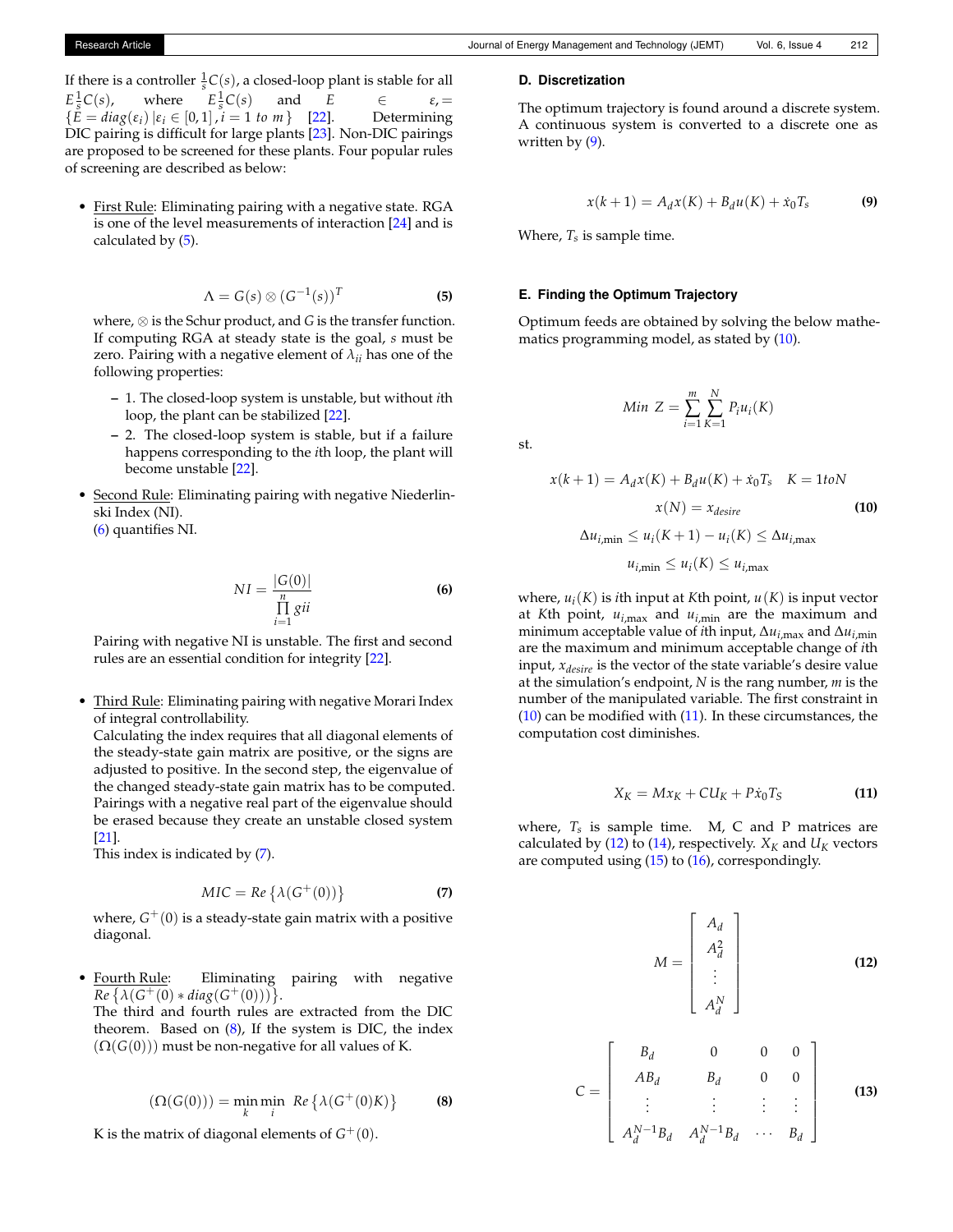<span id="page-4-1"></span><span id="page-4-0"></span>
$$
X_K = \begin{bmatrix} x_{K+1|K} \\ x_{K+2|K} \\ \vdots \\ x_{K+N|K} \end{bmatrix}
$$
 (15)

<span id="page-4-2"></span>
$$
U_K = \left[ \begin{array}{c} U_{K|K} \\ U_{K+1|K} \\ \vdots \\ U_{K+N-1|K} \end{array} \right] \tag{16}
$$

Where,  $x_{K+1|K}$  shows a vector of state variables at the moment of K+1 based on information of K's moment.

# **3. SIMULATION**

Bekker et al.'s model [\[25\]](#page-7-0) is chosen as a case study. The reason for selecting an electric arc furnace is to show the model's strengthen in simplifying the process simulation model used in the control system with a low effect on results. There is also no need to be a pairing DIC for each discrete process. This model explains the phenomena in EAF with 14 states. Manipulated variables of the model are oxygen injection rate  $d_1$ , DRI injection rate  $d_2$ , Flux injection rate *d*3, arc power *d*<sup>4</sup> , the graphite injection rate *d*5, fan power  $u_1$  and slip gas width  $u_2$ . It is crucial to achieve certain liquid mass, liquid temperature, and carbon mass in the refining stage. The manipulated variables in this state are oxygen injection rate, arc power, and graphite injection rate. Table [1](#page-5-0) gives the initial condition. It is scheduled that in 6.2 seconds, liquid steel mass and temperature will reach at least 136054.4 *kg* and 701.36027 *K* , respectively, and dissolved carbon in liquid metal will be lower than 999.7 *kg*.

The control loop is iterated every 1.6 seconds in the first part. In any iteration, appropriate pairing is investigated. There are six states of pairings, and they are expressed in Table [2.](#page-5-1) In the second part, the loop is iterated every four and 16 seconds. At the end of the simulation, the results are compared with the steel quality viewpoint, linearization error, and operating costs, such as energy and raw materials costs.

The first part analyzes a suitable pairing four times. Based on the RGA method, just one pairing shown by [\(17\)](#page-4-3) can be suggested. In this state, liquid mass, carbon mass, and liquid temperature are paired with graphite injection rate, oxygen rate, and electrical power, respectively. The pairing illustrates a high interaction, and it is not reasonable to use a decentralized controller.

<span id="page-4-3"></span>
$$
\Lambda = \begin{bmatrix} -8.3E + 15 & -E + 13 & 8.32E + 15 \\ 8.31E + 15 & 1.02E + 13 & -8.3E + 15 \\ 0.1137 & 0.987819 & 0.125879 \end{bmatrix}
$$
 (17)

The results of applying screening tools are briefly stated in Table [3.](#page-5-2) Each box of the Table contains the pairing's necessary condition.

The proposed strategy is generally described in this study. There is no need to find pairing DIC to reach the input's optimal path. This section was added to the paper because discrete processes do not have constant operating points, and therefore, getting a pairing may not be possible.

Table [4](#page-5-3) concisely lays out the two models' comparison. In the following, the nonlinear system's simulation results and reduced linear system are compared with each other, Fig. [2.](#page-5-4) Two model inputs are the same.

As it is observed regarding high interaction, a piecewise linear system acts similarly to a nonlinear system.

The second simulation part evaluates the number of loops on:

1. an error of linearizing and reducing the state variables,

2. steel specification,

3. Operating cost.

• First Comparison: Linearizing and reducing the system order.

Increasing the number of loops enhances the results since repeating the loop can consider other omitted state variables' effects. Two error indices measure the difference between reduced linearized systems. One of them, [\(18\)](#page-4-4), shows the error at the end of the simulation, and the other, [\(19\)](#page-4-5), indicates error accumulation.

<span id="page-4-4"></span>
$$
ME(t) = \left| \frac{Y_{Nonlinear_i}(t) - Y_{Linear_i}(t)}{Y_{Nonlinear_i}(t) - Y_{Initial_i}} \right| * 100
$$
 (18)

<span id="page-4-5"></span>
$$
AE = \begin{vmatrix} \int_{0}^{T} (Y_{Nonlinear_i}(t) - Y_{Linear_i}(t))dt \\ \frac{0}{T} \\ \int_{0}^{T} (Y_{Nonlinear_i}(t) - Y_{Initial_i}(t))dt \end{vmatrix} * 100
$$
 (19)

where, *YNonlinear<sup>i</sup>* (*t*) is *i*th nonlinear system output at *t*, *YLinear<sup>i</sup>* (*t*) is *i*th reduced linear system output at *t*, and *YIntial<sup>i</sup>* is the initial point of *i*th output.

Table [5](#page-6-24) gives errors of linearizing and reducing the system. Decreasing the linear system is the root cause of reducing errors by increasing the loops' number.

The iteration number rise can be interpreted as reducing error due to the linear system's adjustment.

Second Comparison: Steel quality

Table [6](#page-6-25) states the liquid steel specification at the end of the simulation. The results are based on the nonlinear system. As seen, the constraints are satisfied in the three cases.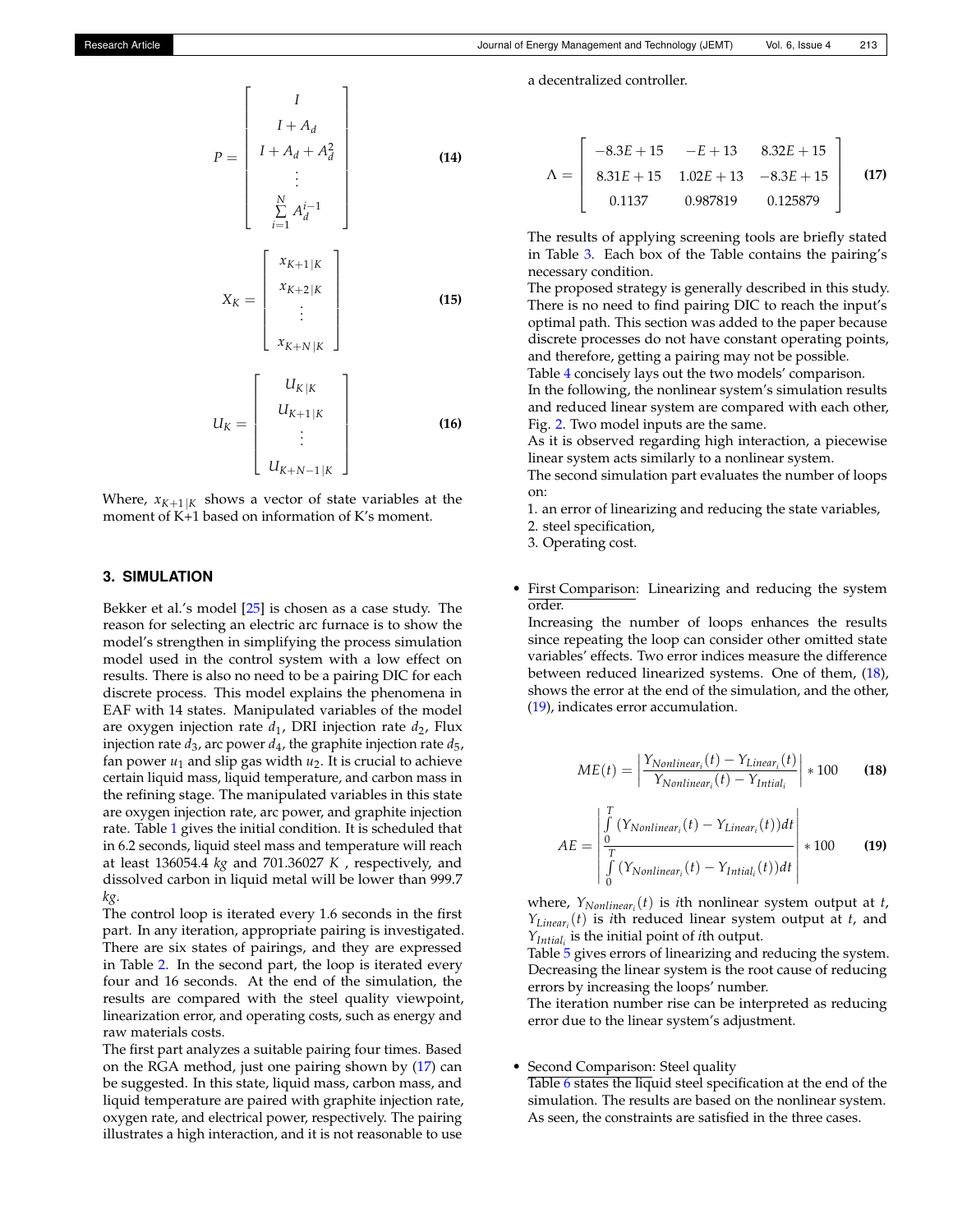<span id="page-5-0"></span>

|          | Description                    | Amount           |
|----------|--------------------------------|------------------|
| $x_1$    | Scrap mass                     | 2000 kg          |
| $x_2$    | Liquid steel (LS) mass         | 136000 kg        |
| $x_3$    | Dissolved carbon in LS         | 1000 kg          |
| $x_4$    | Dissolved silicon in LS        | 850 kg           |
| $x_{5}$  | Solid slag mass                | 500 kg           |
| $x_{6}$  | Liquid slag (LG) mass          | 9000 kg          |
| $x_7$    | Dissolved iron oxide in LG     | 650 kg           |
| $x_8$    | Dissolved silicon in IS        | 600 kh           |
| $x_{9}$  | Carbon monoxide                | 11.7 kg          |
| $x_{10}$ | Carbon dioxide                 | 9.1 kg           |
| $x_{11}$ | Nitrogen mass in the freeboard | 17.4 kg          |
| $x_{12}$ | liquid temperature             | 1700 K           |
| $x_{13}$ | Solid temperature              | 1460 K           |
| $x_{14}$ | Relative pressure              | $-0.01$          |
|          | $u_1$                          | $16.25$ kg/s     |
|          | $u_2$                          | 0.2 <sub>m</sub> |
|          | $d_1$                          | $2 \text{ kg/s}$ |
|          | $d_2$                          | $0 \text{ kg/s}$ |
|          | $d_3$                          | $0 \text{ kg/s}$ |
|          | $d_4$                          | 80000 KW         |
|          | $d_5$                          | $\mathbf{1}$     |

<span id="page-5-1"></span>

| <b>Table 2.</b> The possible pairing of reduced EAF model |  |  |
|-----------------------------------------------------------|--|--|
|-----------------------------------------------------------|--|--|

|   | Liquid iron mass        | Carbon mass             | Liquid temperature      |
|---|-------------------------|-------------------------|-------------------------|
| 1 | Oxygen Rate             | <b>Electrical Power</b> | Graphite Rate           |
| 2 | Oxygen Rate             | Graphite Rate           | <b>Electrical Power</b> |
| 3 | <b>Electrical Power</b> | Oxygen Rate             | Graphite Rate           |
| 4 | Graphite Rate           | Oxygen Rate             | <b>Electrical Power</b> |
| 5 | <b>Electrical Power</b> | Graphite Rate           | Oxygen Rate             |
| 6 | Graphite Rate           | <b>Electrical Power</b> | Oxygen Rate             |

# **Table 3.** Results of applying DIC screening rules

<span id="page-5-2"></span>

|                            | <b>First Rule</b> | <b>Second Rule</b> | <b>Third Rule</b> | <b>Fourth Rule</b> | Conclusidh |
|----------------------------|-------------------|--------------------|-------------------|--------------------|------------|
| <b>First Working Point</b> | З                 | 3, 4               | 1, 4, 5, 6        | 6                  | ın<br>Non  |
| Second Working Point       | 4.6               | 3, 4, 6            | 3, 4, 6           | 3, 4, 6            | re         |
| Third Working Point        |                   | Non                | 2, 3, 4, 6        | 5                  | ar<br>Non  |
| Forth Working Point        | 2.5               | 1, 2, 5            | 1,2,5,6           | 1, 2, 5, 6         | 5<br>ŧθ    |
|                            |                   |                    |                   |                    |            |

|  |  |  | <b>Table 4.</b> Results of endpoint |  |  |  |  |  |
|--|--|--|-------------------------------------|--|--|--|--|--|
|--|--|--|-------------------------------------|--|--|--|--|--|

<span id="page-5-3"></span>

|                             | Nonlinear model | Reduced linear model |  |
|-----------------------------|-----------------|----------------------|--|
| Liquid steel mass           | 136054.33291 kg | 136054.4000 kg       |  |
| Liquid steel temperature    | 1703.4075 K     | 1703.41713 K         |  |
| Dissolved carbon mass       | 998.27747 kg    | 998.275581kg         |  |
| Consumed oxygen mass        |                 | $6.28 \text{ kg}$    |  |
| Consumed graphite mass      | 3.462681771 kg  |                      |  |
| Electric energy consumption | 251200 KWh      |                      |  |

<span id="page-5-4"></span>

**Fig. 2.** Liquid steel mass and temperature

• Third comparison: operating cost Table [7](#page-6-26) states the iteration number effect on the operating costs.

Fig. [3](#page-6-27) envisage the iteration number with liquid metal mass and liquid temperature.

## **4. CONCLUSION**

This study introduces a framework for identifying the optimal signput of complex systems, requiring higher reliability. The input is calculated through conversion to a linear system in a repetitive structure. The linear system is adjusted in each step, and connecting one output to one input examines reliability. Although it is applicable to use this method on simple systems to reduce their energy consumption, its main advantage is for complex ones. EAC is the best instance of an intricate system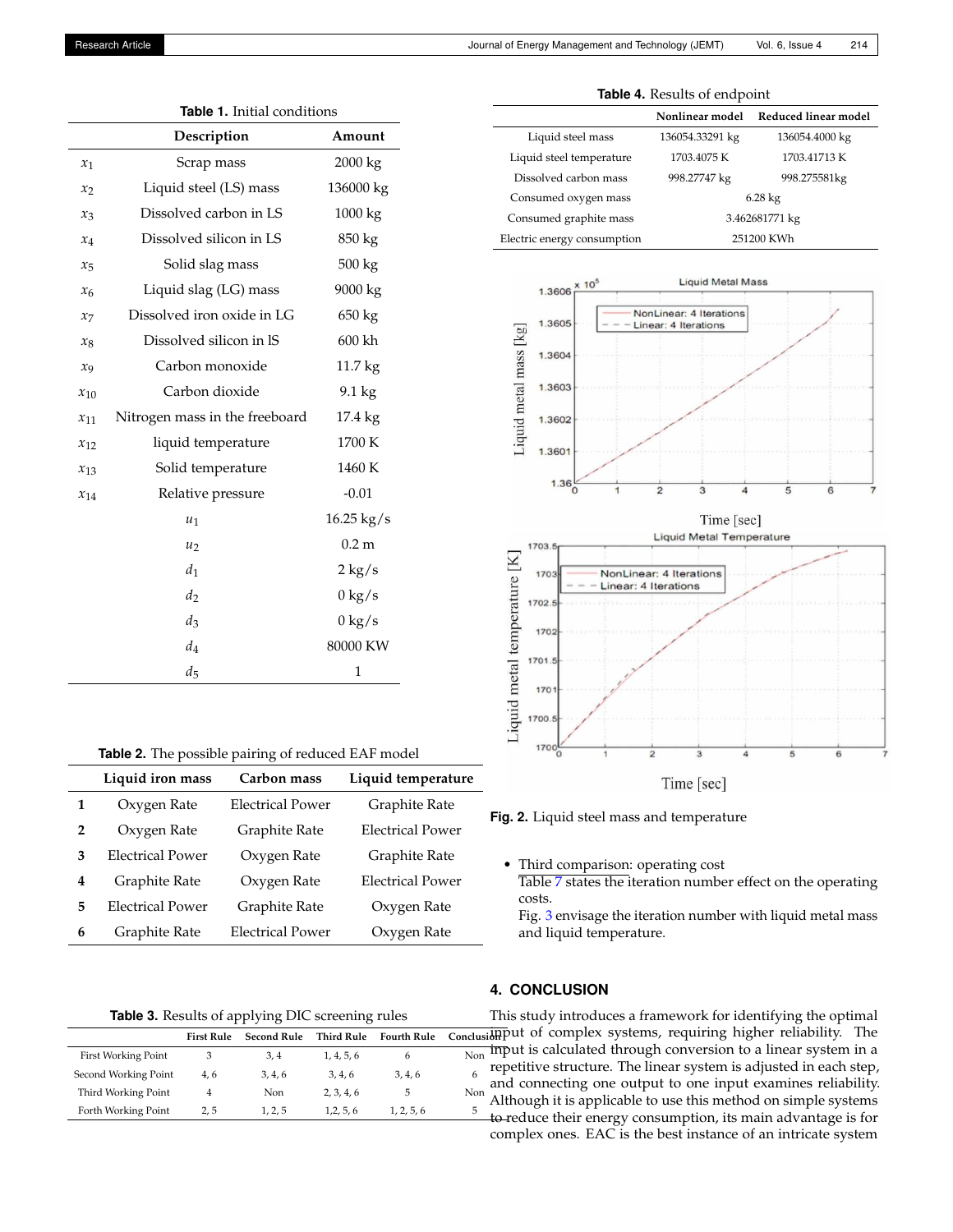<span id="page-6-24"></span>**Table 5.** Expresses the errors of reducing and linearizing the nonlinear model

|     | <b>One Iteration</b> | <b>Two Iterations</b> | <b>Four Iterations</b> |
|-----|----------------------|-----------------------|------------------------|
| ME. | 3.031377556          | 0.532979131           | 0.123482468            |
|     | 1.582313283          | 0.255751756           | 0.109596074            |
|     | 7.462519527          | 0.35950449            | 0.2814347              |
| AE. | 0.081062108          | 0.018577136           | 0.002632356            |
|     | 0.046337438          | 0.011142076           | 0.002628229            |
|     | 0.301097952          | 0.084113005           | 0.014397535            |

<span id="page-6-25"></span>**Table 6.** The liquid steel specification at the end of the simulation

|                    | <b>One Iteration</b> | <b>Two Iterations</b> | <b>Four Iterations</b> | Expectation       |
|--------------------|----------------------|-----------------------|------------------------|-------------------|
| <b>Liquid Mass</b> | 136052.79945 kg      | 136054.11160 kg       | 136054.33291 kg        | $m > 136054.4$ kg |
| Liquid Temperature | 1704.839166 K        | 1704.48487 K          | 1703.4075 K            | T >1701.36027 K   |
| <b>Carbon Mass</b> | 998.275937 kg        | 998.27628 kg          | 998.27747 kg           | m <999.7 kg       |

with considerable energy intensity and high energy use owing to its production volume.

The case study is an EAF model with 14 states and seven input variables, in which three states are checked for reliability in high interaction cases. The results imply that increasing the iteration number improves errors and cost function because of omitting 11 states. The linearization errors are in acceptable ranges. The interaction measure demonstrates a high interaction between inputs and outputs, and EAF cannot easily be controlled with a decentralized controller.

# **REFERENCES**

- <span id="page-6-0"></span>1. Association WS. World steel in figures 2012. World Steel Assoc 2012.
- <span id="page-6-1"></span>2. Gruenspecht H. International energy outlook 2011. Cent Strateg Int Stud 2010.
- <span id="page-6-2"></span>3. Taylor P. Energy Technology Perspectives 2010. Scenar Strateg To 2010;2050.
- <span id="page-6-3"></span>4. Bisio G, Rubatto G, Martini R. Heat transfer, energy saving and pollution control in UHP electric-arc furnaces. Energy 2000;25:1047–66.
- <span id="page-6-4"></span>5. Association WS. Energy use in the steel industry. World Steel Association; 2014.
- <span id="page-6-5"></span>6. Fruehan RJ, Fortini O, Paxton HW, Brindle R. Theoretical minimum energies to produce steel for selected conditions. Carnegie Mellon University, Pittsburgh, PA (US); Energetics, Inc., Columbia . . . ; 2000.
- <span id="page-6-6"></span>7. Association WS. Fact sheet: energy use in the steel industry. Worldsteel Comm Econ Stud Brussels, Brussels 2016.
- <span id="page-6-7"></span>8. Association WS. World steel in figures 2014. World Steel Assoc 2014.
- <span id="page-6-8"></span>9. A Handbook of World Steel Statistics. 1978.
- <span id="page-6-9"></span>10. Association WS. Annual steel production 1980-2013 2014.

<span id="page-6-26"></span>**Table 7.** Iteration number of affection for operating costs and consumption of feeds

|                                      | <b>One Iteration</b> | <b>Two Iterations</b> | <b>Four Iterations</b> |  |  |
|--------------------------------------|----------------------|-----------------------|------------------------|--|--|
| <b>Oxygen Consumption</b>            | $9.856 \text{ kg}$   | 8.984 kg              | $6.28 \text{ kg}$      |  |  |
| <b>Electrical Energy Consumption</b> | 394240KWh            | 359360 KWh            | 251200 KWh             |  |  |
| <b>Graphite Consumption</b>          | 6.093537096 kg       | 5.677773268 kg        | 3.462681771 kg         |  |  |
| <b>Total Cost</b>                    | 88.98570394 \$       | 81.60620418 \$        | 55.01961597 \$         |  |  |

<span id="page-6-27"></span>

**Fig. 3.** Liquid steel mass and temperature based on the iteration number

- <span id="page-6-10"></span>11. Wakelin DH, Fruehan RJ. The making, shaping and treating of steel-Iron Making. David H Wakelin, Richard J Fruehan//Latest Technol 1999;2:497–533.
- <span id="page-6-11"></span>12. Toulouevski YN, Zinurov IY. Innovation in electric arc furnaces. Nov Iorque Springer 2010:1–23.
- <span id="page-6-12"></span>13. J.A.T. Jones. Electric Arc Furnace Steelmaking 2005.
- <span id="page-6-13"></span>14. Diancai G, Irons A. Modeling of radiation intensity in an EAF. third Int. Conf. CFD Miner. Process Ind. CSIRO, Melbourne, Aust., 2003.
- <span id="page-6-14"></span>15. MacRosty RDM, Swartz CLE. Dynamic optimization of electric arc furnace operation. AIChE J 2007;53:640–53.
- <span id="page-6-15"></span>16. MacRosty RDM, Swartz CLE. Dynamic modeling of an industrial electric arc furnace. Ind Eng Chem Res 2005;44:8067–83.
- <span id="page-6-16"></span>17. Bekker JG, Craig IK, Pistorius PC. Model predictive control of an electric arc furnace off-gas process. Control Eng Pract 2000;8:445–55.
- <span id="page-6-17"></span>18. Oosthuizen DJ, Craig IK, Pistorius PC. Economic evaluation and design of an electric arc furnace controller based on economic objectives. Control Eng Pract 2004;12:253–65.
- <span id="page-6-18"></span>19. Saboohi Y, Fathi A, Škrjanc I, Logar V. Optimization of the electric arc furnace process. IEEE Trans Ind Electron 2018;66:8030–9.
- <span id="page-6-19"></span>20. Coetzee LC, Craig IK, Rathaba LP. MPC control of the refining stage of an electric arc furnace. IFAC Proc Vol 2005;38:151–6.
- <span id="page-6-20"></span>21. Skogestad S, Morari M. Variable selection for decentralized control 1992.
- <span id="page-6-21"></span>22. Khaki-Sedigh A, Moaveni B. Control configuration selection for multivariable plants. vol. 391. Springer; 2009.
- <span id="page-6-22"></span>23. Haggblom KE. Integral controllability and integrity for uncertain systems. 2008 Am. Control Conf., IEEE; 2008, p. 5192–7.
- <span id="page-6-23"></span>24. Skogestad S, Postlethwaite I. Multivariable feedback control: analysis and design. vol. 2. Citeseer; 2007.